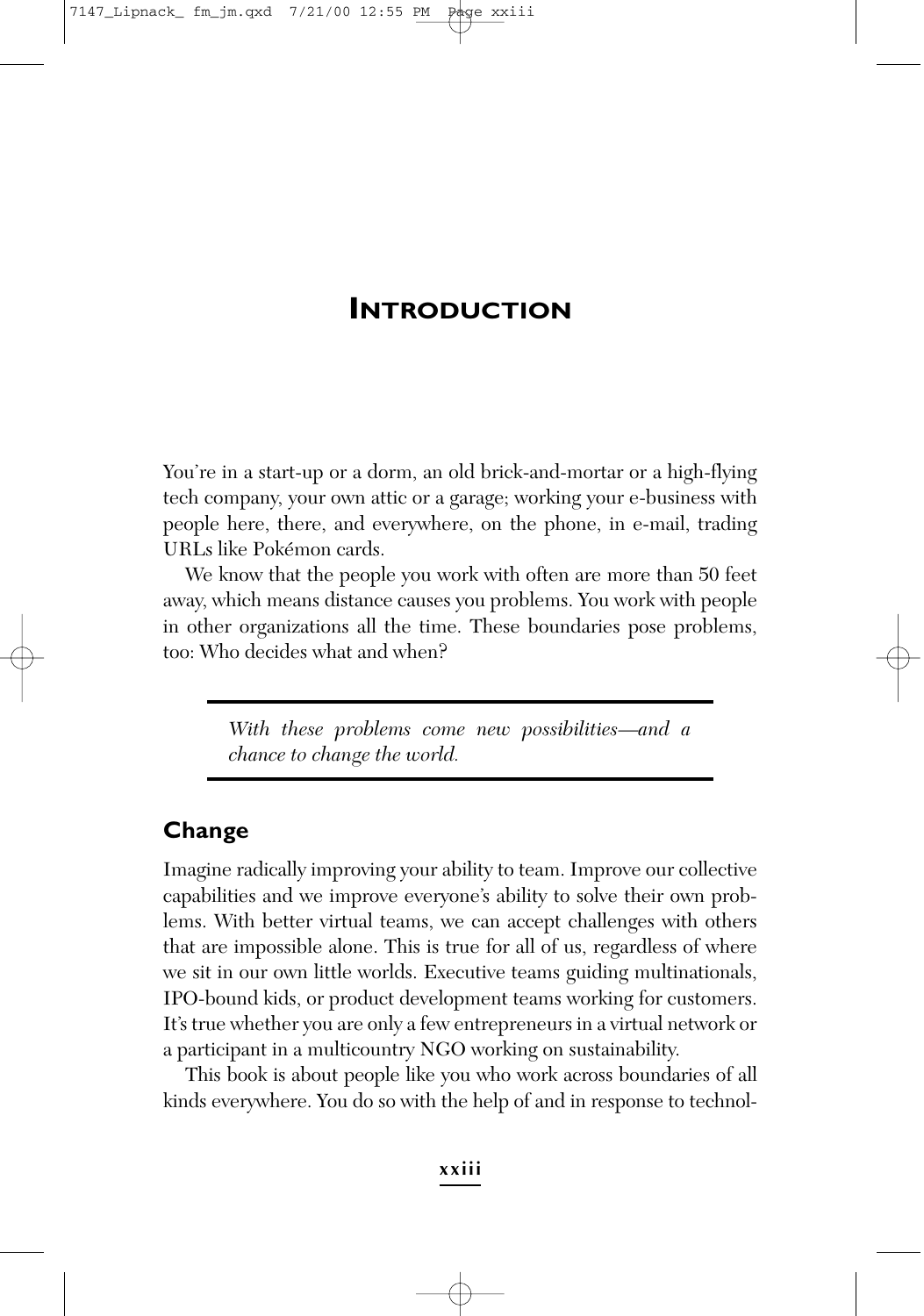ogy. In the years since we began our research, writing, and practice of networked organizations, the technologies to connect them have become ubiquitous. Evidence is plain in the new address that exists nowhere in physical space:

*www.virtualteams.com*

Technology extends our capabilities, but organizing to do things together is only human. The most profound change of the new millennium is in the way we're organized. Trends thousands of years old suddenly shift as a literal new universe with its own civilization materializes in thin air right in front of us.

Society established the bigger-is-better trend in organizational design long ago. At the dawn of the agricultural era, the average size of human groups suddenly grew from a multimillion-year-old pattern of 20-person camps to farming towns of hundreds and cities of thousands. "Bigger" has had a largely uninterrupted run for 12,000 years—until right now. In a comparative nanosecond of evolutionary time, centralization and hierarchy have slammed into global limits. We've decentralized our work, distributing into perpetually re-forming groups.

Communication technologies and computer networks underwrite this pregnant moment. The Internet and the web, astonishingly enough, are bringing individuals, small groups, and chosen communities back to center stage.

As more people interconnect online, we increase our capacity for both independence and interdependence. Competition and cooperation both thrive in our new culture. The global Internet fosters numberless combinations of groups of every size, sponsoring mass individuality and massive participation. Cyberspace is a vast new civilization, containing both places of commerce and an already deep social life mirrored in countless conversations.

In time, virtual teams will become the natural way to work, nothing special. Virtual teams and networks—effective, value-based, swiftly reconfiguring, high-performing, cost-sensitive, and decentralized—will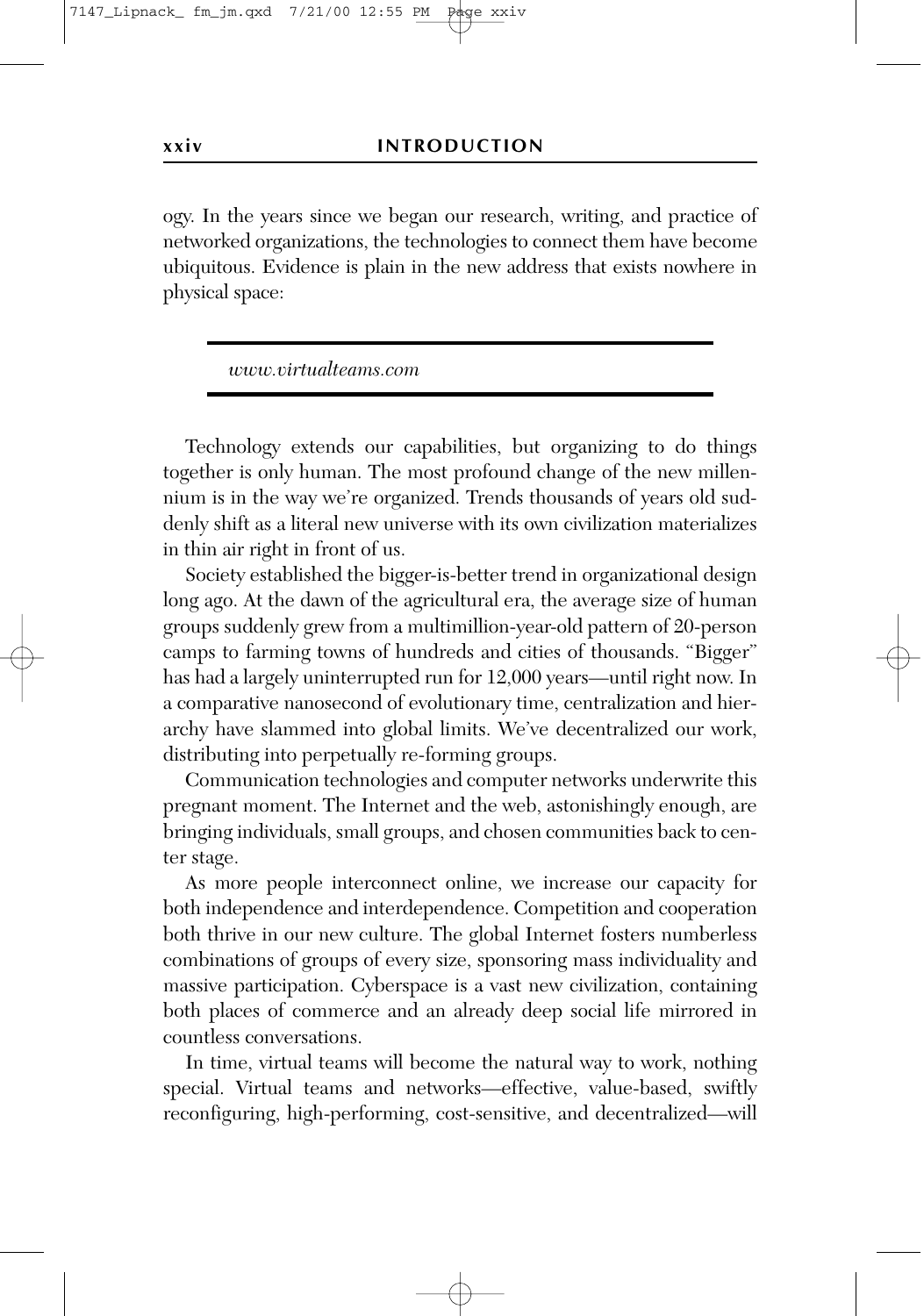profoundly reshape our shared world. As members of many virtual groups, we will all contribute to these ephemeral webs of relationships that together weave our future.

*The* twenty-first-century trend is "smarter together." Smarter teams are the cells of larger intelligently networked organizations. Ignite intelligence and we change the world.

The dictionary reminds us what this word actually means. *Change,* likely Celtic in origin, derives from the Latin *cambiare,* meaning "to exchange, barter."1 "Give and take reciprocally," the word *change* implies.

#### **From the Source**

Since the days of the acoustic-coupler, 300-baud modem, we've been talking to and working with the people who've literally developed the Internet and to those who are developing the capacity to use it organizationally. The subject of our conversations? Organizations of the future, "networked communities,"<sup>2</sup> virtual teams.

As writers, researchers, consultants, speakers, and software designers, we have known and been part of many different organizations. From engagements that lasted only a few hours, to projects of a few days, to multiyear programs, we have acted as "drop-in" outside experts, involved facilitators, core members, and leaders of customer teams. We have worn corporate badges, received passwords to internal computer systems, and occupied offices within our clients' buildings. We have even worn the badges of our customers' customers.

We've been at this a long time, so long that our babies are now the age of the dot-commers.

*Indeed, we've been writing this book for 21 years.*

In 1979, we began to contact people and gather information for our first book. *Networking* (Doubleday, 1982) was condensed, rewritten, and published in England as *The Networking Book* in 1986.<sup>3</sup> Grassroots, nonprofit, and intergovernment organizations are the database for that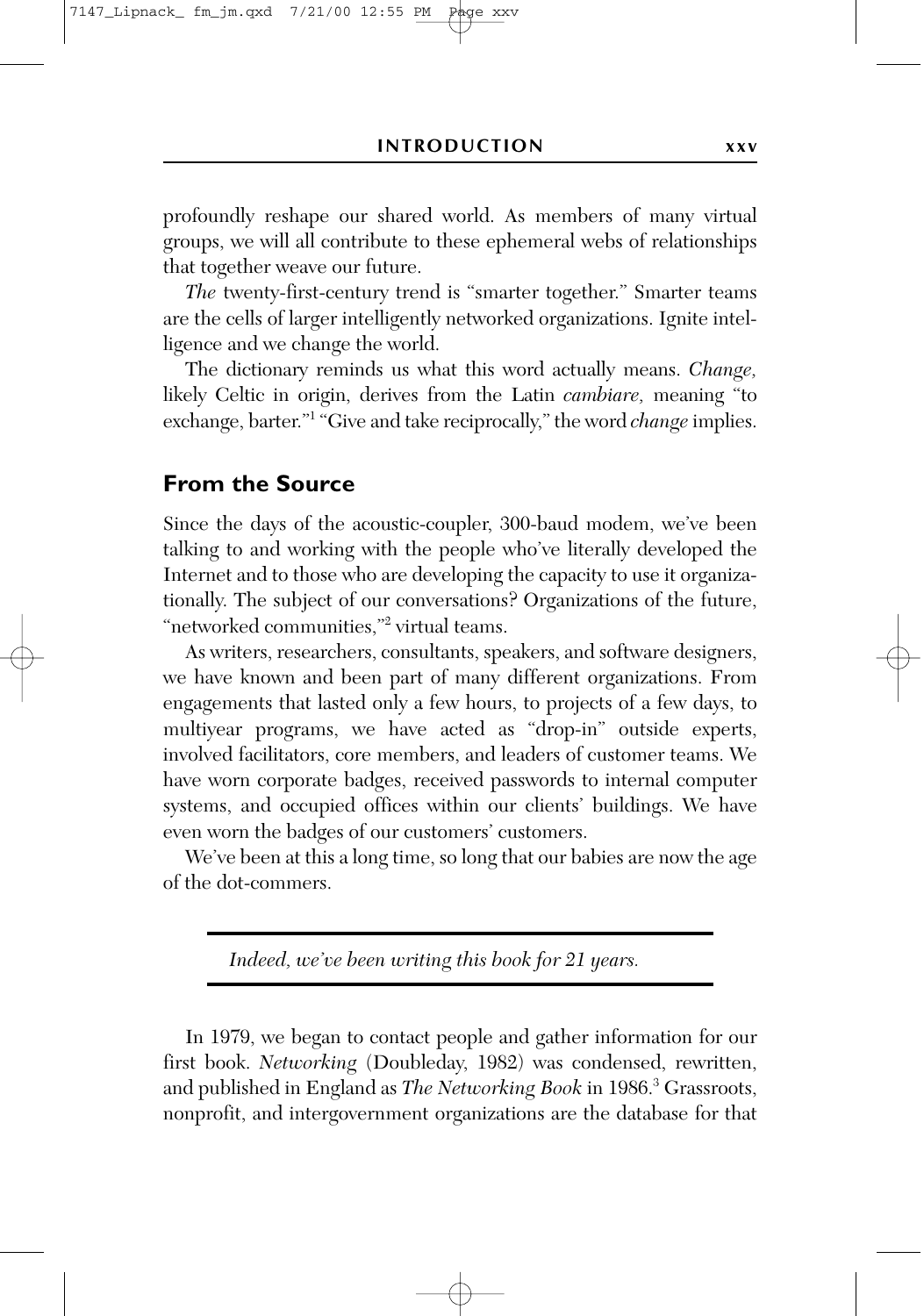work. Since then, we've received vast amounts of material from all around the world, heard from people in most of the world's countries, and visited with networkers from every continent, including Antarctica.

We've had to keep our "kook-a-lator" handy, as Lisa Kimball, founder of Caucus Systems (and the person whom Howard Rheingold, author of *The Virtual Community,* calls "The greatest networker I know"), names it. When you're looking at the future, errant life forms appear. People have told us about their plans to solve the global bandwidth problem by bouncing signals off the millions of meteors orbiting the earth; we have for a dozen years received occasional snail mail from someone in California who signs notes only with a J; and then there is the "mail art" network from Japan.

The shift is everywhere. Soon after the release of our 1982 study of 1,600 grassroots networks, we found that the leading edge of change to networked organizations was ironically shifting to big business as the impact of technology on teaming accelerated. Our consulting practice has grown there ever since.<sup>4</sup> In 1992, we began a trilogy of new books drawing primarily on our research and experiences in business: *The TeamNet Factor* in 1993, *The Age of the Network* in 1994, and *Virtual Teams* in 1997.

With *Virtual Teams,* we come close to the heart of our personal experience. We have always worked in small groups across distances and organizational boundaries. We ourselves are a core group: a married twosome who are also parents, friends, coauthors, and business partners.

Our experience as a team of two began long ago at the dawn of our relationship in 1968. We met as students at Oxford University—Jessica, an undergraduate from Antioch College (and Pottstown, Pennsylvania), and Jeff, a Fulbright Scholar (from Gilford, New Hampshire).

In 1972 we married and moved with our first "personal computer"5 into the house we're still living in. We began working life as independent entrepreneurs with a consulting business based on software, in the process writing a book to help states and municipalities assess the viability of cable television systems in their communities.<sup>6</sup>

Working in networks and virtual teams has always been a way of life for us. We've partnered with thousands of people on a wide range of projects for clients in every sector—from Shell Oil to the Presbyterian Church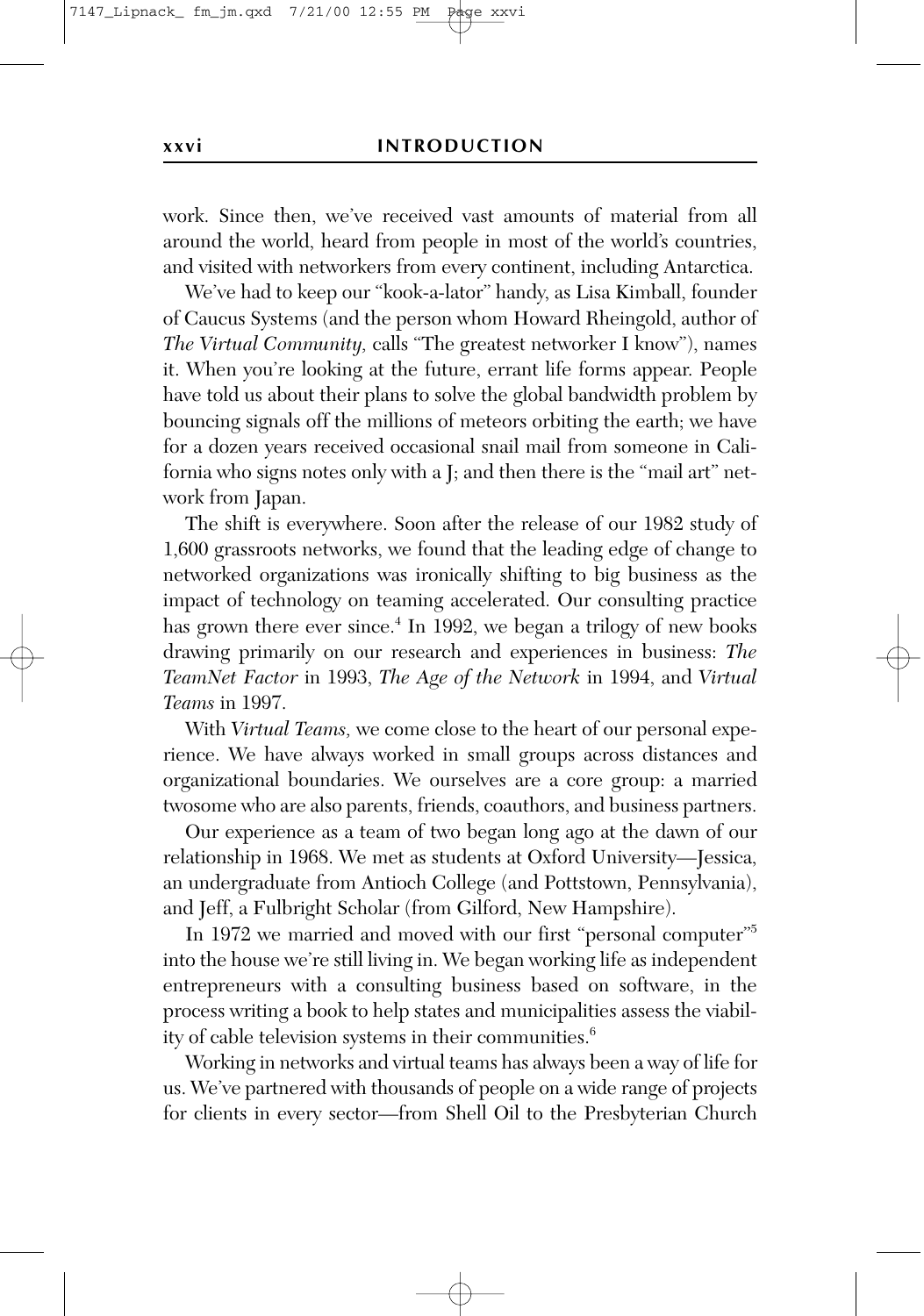(U.S.A.) to the United Nations. Working on the Internet has been a way of life since 1980 when we joined Murray Turoff, Starr Roxanne Hiltz, and others online as part of Electronic Information Exchange System (EIES), an early ARPANET experiment in virtual communities.

Networks have also been a way of thought for us. Since our first book, we've worked to link our evolving conceptual framework to general systems theory. Systems theory is about principles and patterns of organization that apply across disciplines—notoriously difficult boundaries to cross. Jeff's 1980 book (and doctoral dissertation), *Holonomy: A Human Systems Theory*,<sup>7</sup> came out the day we received our very first networkingbook contract.

Systems principles have helped us recognize common patterns in the awesome variety of the newly emerging forms of human organizations. They underlie a powerful conceptual model of networks: people, purpose, links, and time. We've been testing variations on this model ever since we got started.

Good theory is very practical. It enables quick adaptation of shared learning to always-unique circumstances. Theory also provides a consistent, shareable, knowledge-based approach to develop and manage virtual teams. This is a way to test ideas and improve practical applications for collaborative work.

> *With the net and the web, practice explodes and now drives theory toward a new science of human interaction.*

### **Failure**

Everything that goes wrong with in-the-same-place teams also plagues virtual teams—only worse.

Egos, power plays, backstabbing, hurt feelings, low confidence, poor self-esteem, leaderlessness, and lack of trust all harass virtual teams. When communication breaks down, people must take measures to repair it. It is just that much more difficult to communicate across distance and organizations using tenuous electronic links.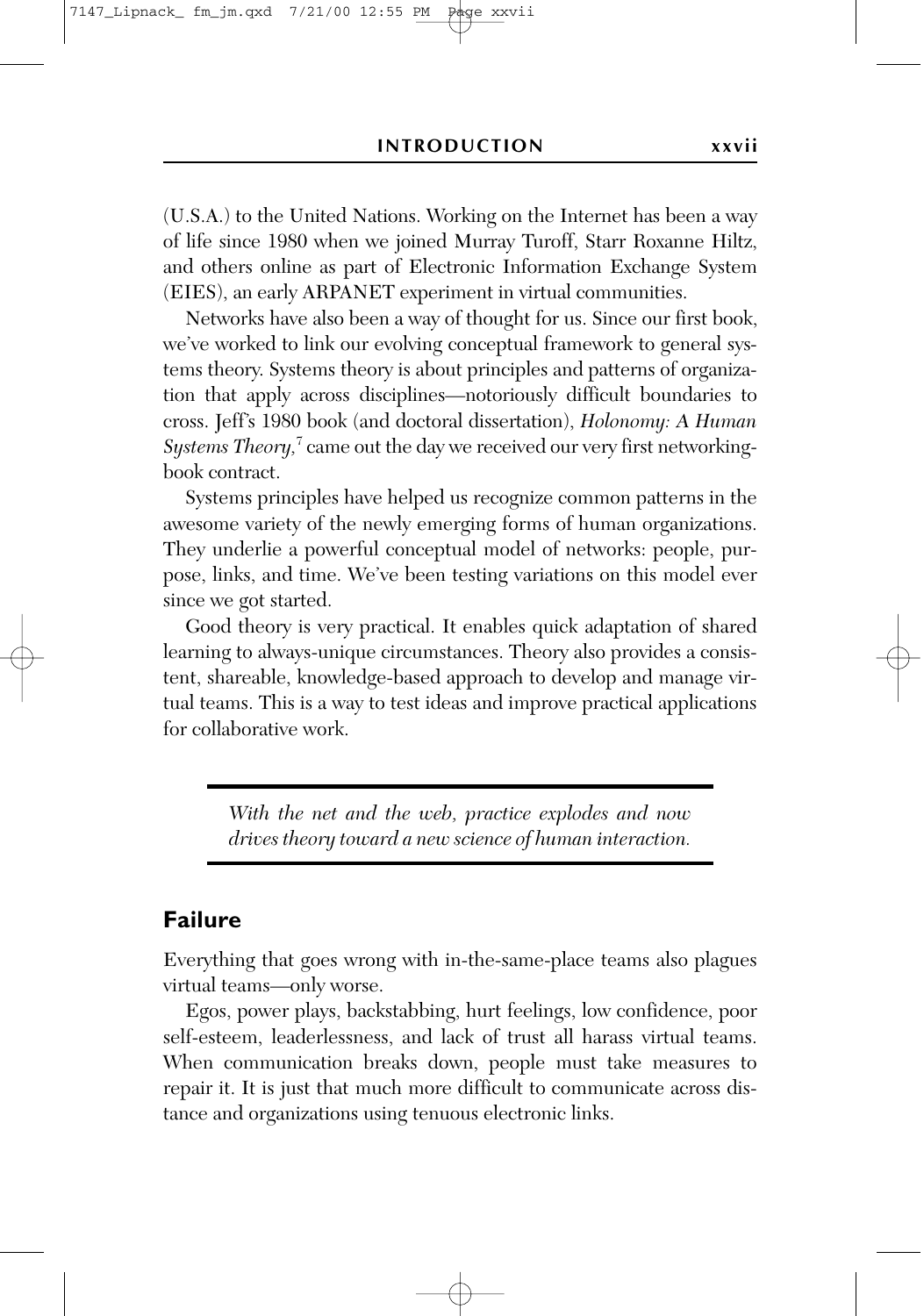Virtual teams are not a panacea for teams that do not work. We are not cheerleading for this gee-whiz-it's-a-new-and-better-way-to-do-things approach. Rather, our goal is to understand networks and help people succeed in virtual teams. Virtual teams are already prevalent and will be only more so in the years ahead.

> *Teams that do not recognize they are virtual are likely to fail.*

Many of the problems that virtual teams face are ancient in nature. Millennia of face-to-face exchanges inform most of our collective experience, tools, techniques, and lore. Methods that work to correct problems that arise in face-to-face teams are only the starting points for virtual teams.

We address the problems of *virtual* teams as directly as possible and recount what people we know are doing to solve them. We encourage you to draw on what you already know about working in groups. What do you do if a virtual team member is not participating? The same thing you do if a face-to-face team member is not participating. Communicate with that person by any and every means possible, find out what is preventing participation, and solve the problem. A body of detailed knowledge and techniques is accumulating rapidly in virtual organizational development (virtual OD).

We do not go into detail about *why* companies and other kinds of organizations form virtual teams. So far as we can tell, people create distributed groups for myriad reasons—such as when things go wrong, when the people required to do a project are spread out, and when networking is just the most effective, flexible, or only way to get things done in a particular instance.

Our purpose here is to present excellent examples of virtual teams and our thinking about how these new types of groups *can* excel. Thus, this is a book that shares best practices, not one that critically examines corporate behavior. In time, as the body of information grows, critical analysis will be essential to secure the foundations of network knowledge.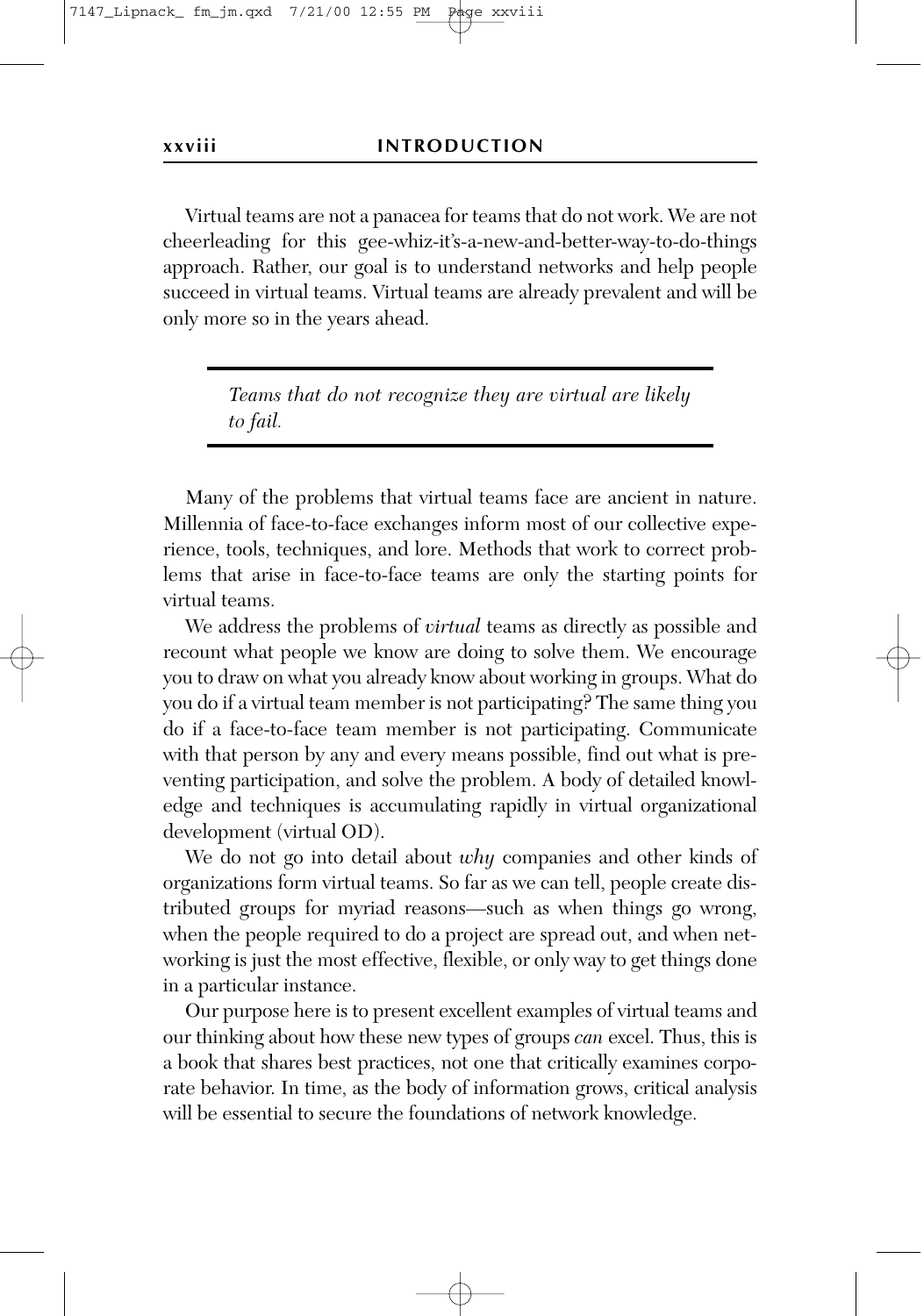# **Reader Options**

This book has five sections:

- Here and in Chapter 1 we discuss introductory material and the need for virtual teams.
- Chapters 2 to 5 put networks and virtual teams into larger contexts of organizational evolution, discussing trust, and the importance of place.
- Chapters 6 to 9 expand on each of the four parts of the model time, purpose, people, and links.
- Chapters 10 to 12 offer practice and theory.
- Chapters 13 and 14 stretch our thinking ahead.

But people do not necessarily read books sequentially by chapter.

People have different ways of learning. Some prefer stories based on experience, some theory, others need practical ideas, and most of us need some vision. Readers of our previous books will recognize how we develop material for these four cognitive styles<sup>8</sup>:

- Vision (insight)
- Stories (experience)
- Principles (theory)
- How-to (practice)

While we have written a traditional book crafted with loving care to flow from beginning to end, we also offer choices. Some of you will begin at the end, some in the middle, still others will skim.

> *Key ideas in the book are in pullout quotes that look like this.*

■ See Chapter 1, "Why?," for an introduction to virtual teams, a definition, some examples, a sense of the big picture, and a taste of the principles.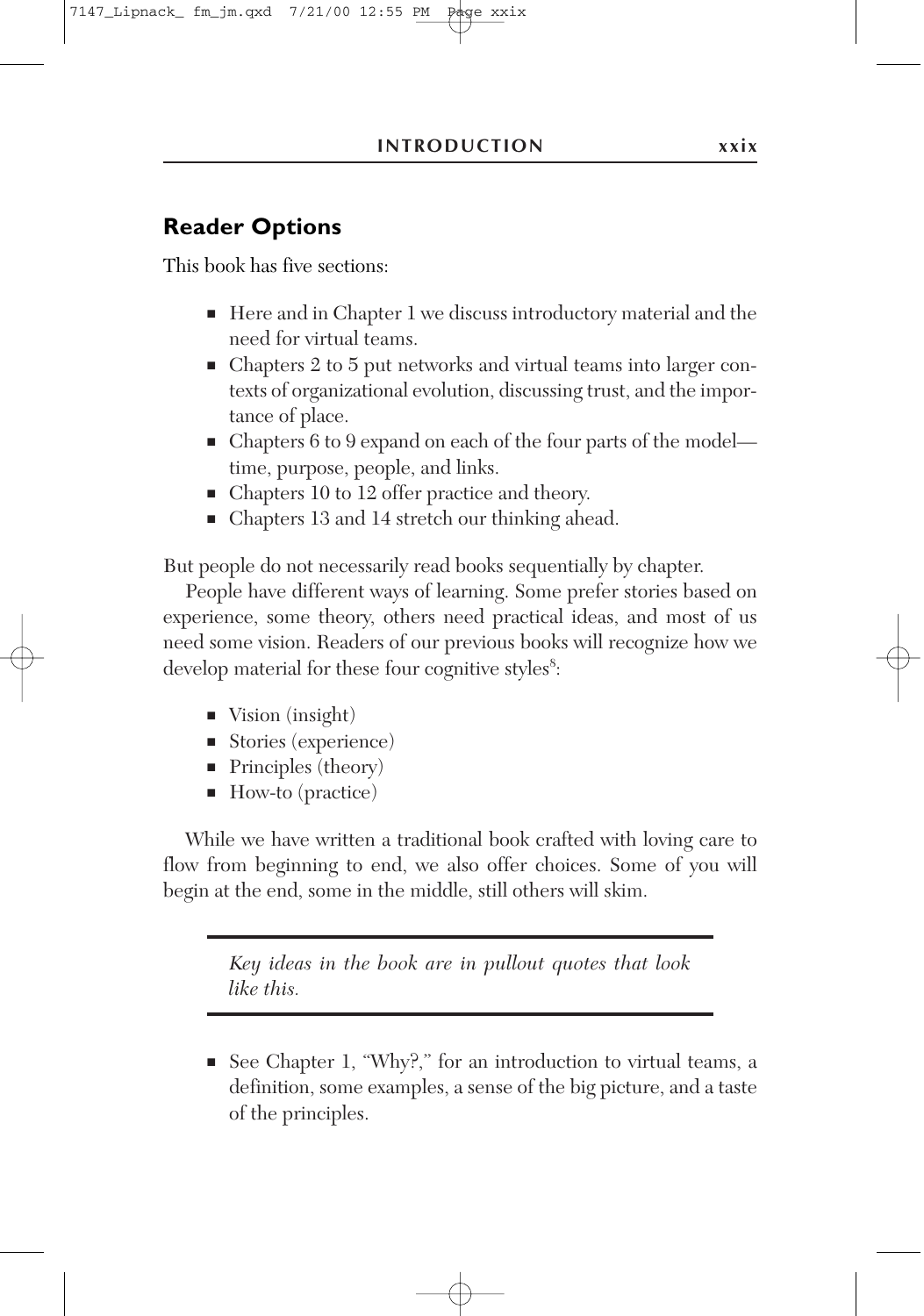- For those who wish to begin with the "Future," go straight to Chapter 14 at the end. Skim your way there for a quick overview of the book. Read the headings, look at the illustrations, and note the pullout quotes.
- If you prefer stories, turn to the opening sections of the chapters. There you will find case studies of Sun, Shell Oil, Buckman Labs, Motorola, Eastman Chemical, and Pfizer, among others, with impressive and sometimes astonishing virtual teams, some historical stories, and one scenario of team life on the web.
- Do you prefer concepts and models? Read the ends of the chapters. There you will find an integrated framework to understand and manage this new form of organization. We include important contributions from other writers and researchers. For deep divers, go to Chapters 11, "Navigate," 12, "Theory," and 13, "Think."
- Want to apply ideas immediately and practically? Get going in Chapter 10, "Launch," with a seven-step process for starting and launching virtual teams.

# **More? Click Here**

We are still amazed it happened so fast. Need more information than we can possibly include between the covers of this book? Care to practice some of the things we write about? Check out our web site at www .virtualteams.com. That short script is all you need. And if you're reading this while connected to the net, that link and all the others are hot, so just click and go.

This book fits together with our own virtual team space on the web. On our site you will find information about the following:

- How to launch and sustain virtual teams
- How to design networked organizations
- Where to find the community of virtual team practitioners
- Our network of partner organizations, who, with us, provide the "people operating system™" for twenty-first-century work